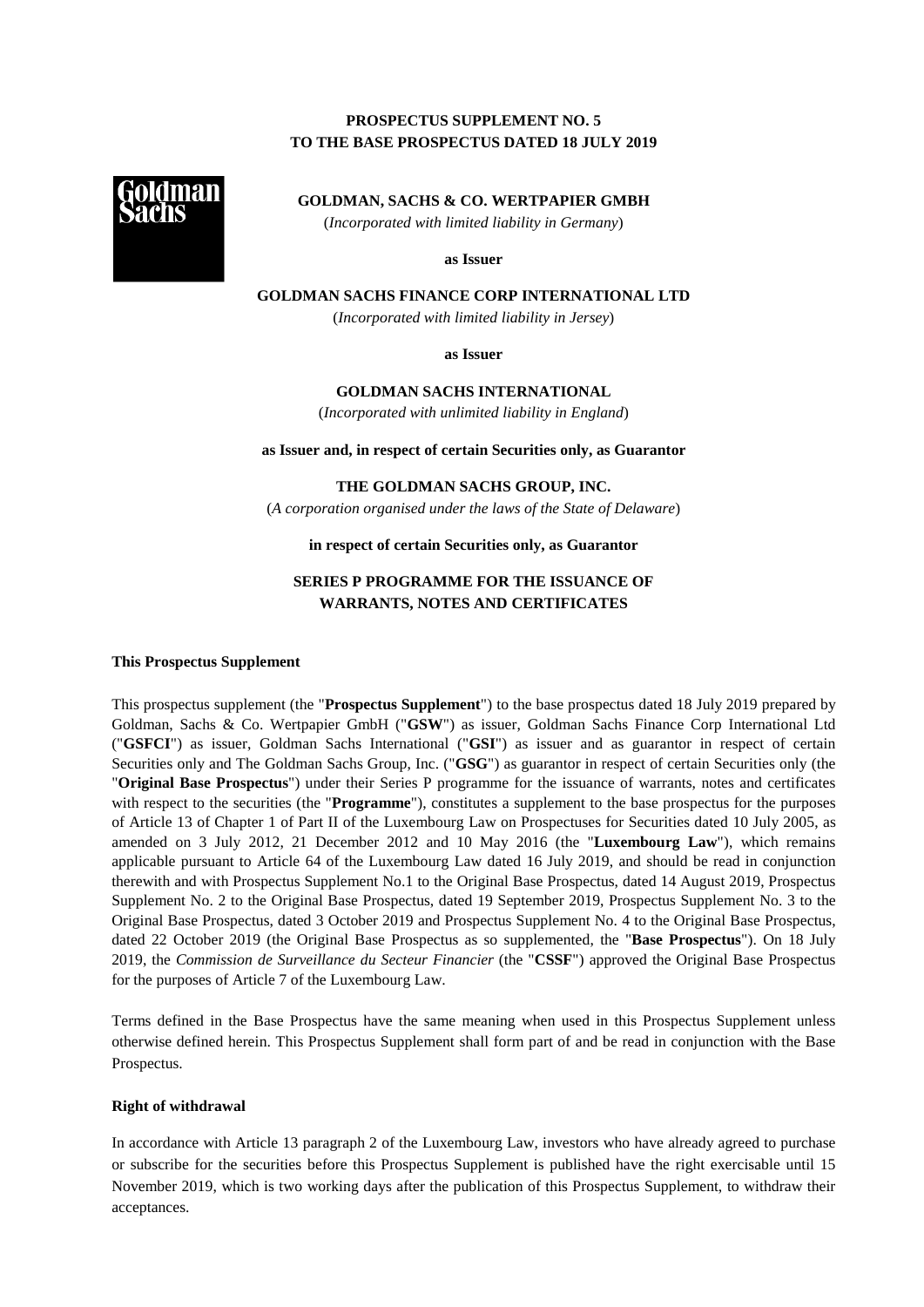# **Purpose of this Prospectus Supplement**

The purpose of this Prospectus Supplement is to (a) incorporate by reference GSG's 2019 Third Quarter Form 10-Q (as defined below), (b) incorporate by reference GSI's 2019 Third Quarter Financial Report (as defined below) and (c) make certain changes to the information in the "Summary", "Documents Incorporated by Reference", "General Terms and Conditions of the Instruments", "General Terms and Conditions of the Notes", "Payout Conditions" "Form of Final Terms (Instruments)", "Form of Final Terms (Notes)", "Goldman Sachs International" and "General Information" sections of the Base Prospectus.

This Prospectus Supplement and the documents incorporated by reference into this Prospectus Supplement will be available on the website of the Luxembourg Stock Exchange at *www.bourse.lu*.

# **Information being supplemented**

# *Incorporation by reference*

This Prospectus Supplement supplements the Base Prospectus by incorporating by reference (a) the Quarterly Report on Form 10-Q for the third fiscal quarter ended 30 September 2019 of GSG ("**GSG's 2019 Third Quarter Form 10-Q**"), as filed with the U.S. Securities and Exchange Commission (the "**SEC**") on 31 October 2019, and (b) the unaudited quarterly financial report of GSI for the quarter ended 31 August 2019 ("**GSI's 2019 Third Quarter Financial Report**").

Copies of GSG's 2019 Third Quarter Form 10-Q and GSI's 2019 Third Quarter Financial Report have been filed with the CSSF in its capacity as competent authority under the Luxembourg Law.

GSG's 2019 Third Quarter Form 10-Q and GSI's 2019 Third Quarter Financial Report are incorporated by reference into, and form part of, this Prospectus Supplement, and the information contained in this Prospectus Supplement, GSG's 2019 Third Quarter Form 10-Q and GSI's 2019 Third Quarter Financial Report shall be deemed to update and, where applicable, supersede any information contained in the Base Prospectus, or any documents incorporated by reference therein.

# **Amendments to the Summary**

The Summary, as supplemented prior to this Prospectus Supplement, is amended and supplemented as follows:

(a) The paragraphs relating to GSI in Element B.12 (*Selected historical key financial information of the Issuer*), on pages 3 to 4 of the Original Base Prospectus shall be deleted and replaced with the following:

| "B.12" | <b>Selected</b><br>historical key | The following table shows selected key historical financial information in<br>relation to GSI: |                |                               |                         |                          |  |
|--------|-----------------------------------|------------------------------------------------------------------------------------------------|----------------|-------------------------------|-------------------------|--------------------------|--|
|        | financial                         |                                                                                                |                | As at and for the nine months |                         | As at and for the period |  |
|        | information of                    |                                                                                                |                | ended (unaudited)             | ended $(audited)^1$     |                          |  |
|        | the Issuer                        | (in USD millions)                                                                              | 31 August 2019 | 30 September                  | 30                      |                          |  |
|        |                                   |                                                                                                |                | 2018                          | <b>November</b><br>2018 | 31 December<br>2017      |  |
|        |                                   | <b>Operating Profit</b>                                                                        | 1,953          | 2.581                         | 3.259                   | 2.389                    |  |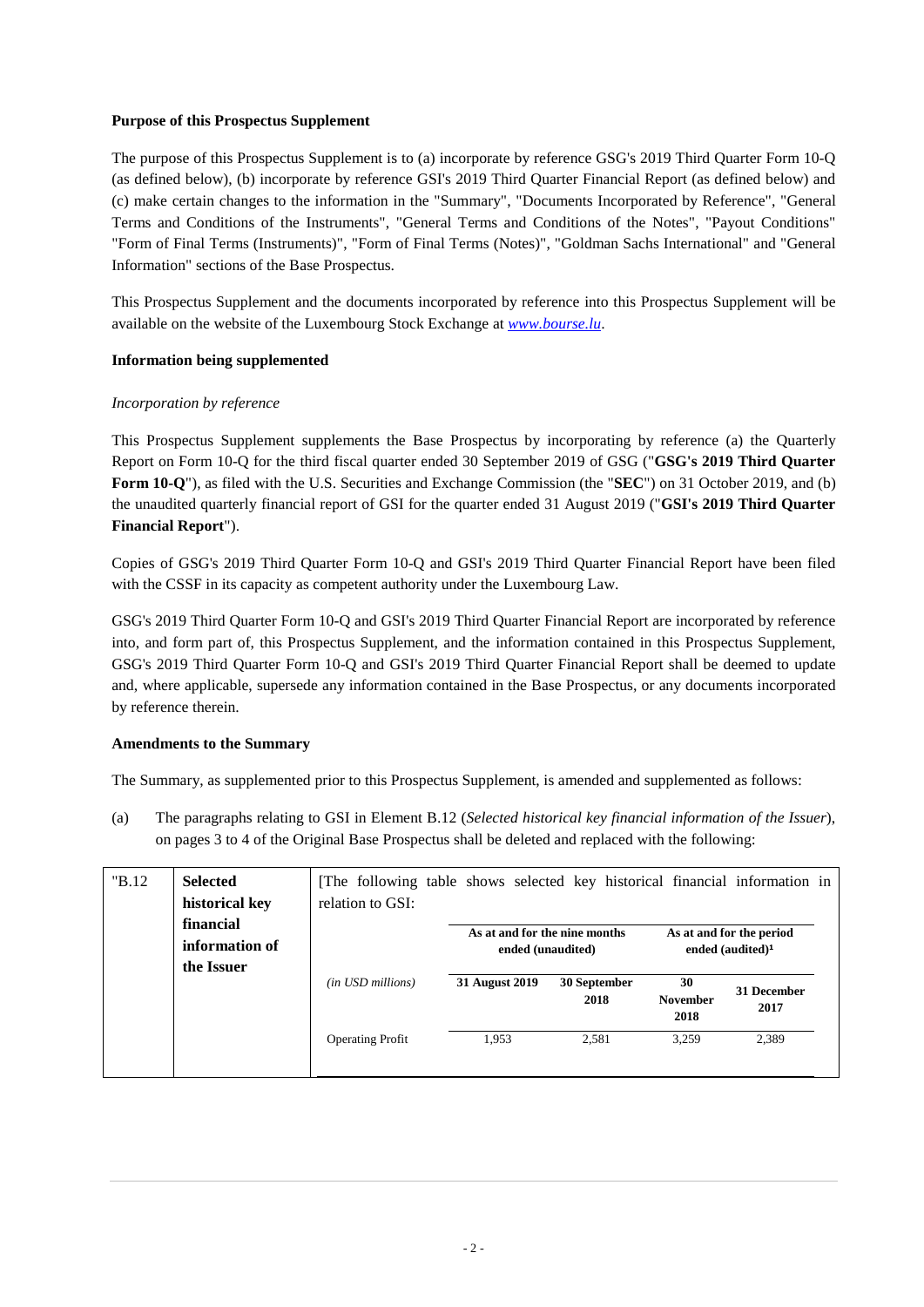|  | Profit before taxation                                                                                              | 1,773                                                                                                                                                                                                                                                                                                                                                                                                                                                                                                                                        | 2,398             | 3,030           | 2,091                         |
|--|---------------------------------------------------------------------------------------------------------------------|----------------------------------------------------------------------------------------------------------------------------------------------------------------------------------------------------------------------------------------------------------------------------------------------------------------------------------------------------------------------------------------------------------------------------------------------------------------------------------------------------------------------------------------------|-------------------|-----------------|-------------------------------|
|  | Profit for the financial<br>period                                                                                  | 1,356                                                                                                                                                                                                                                                                                                                                                                                                                                                                                                                                        | 1,797             | 2,198           | 1,557                         |
|  |                                                                                                                     |                                                                                                                                                                                                                                                                                                                                                                                                                                                                                                                                              | As of (unaudited) | As of (audited) |                               |
|  | (in USD millions)                                                                                                   |                                                                                                                                                                                                                                                                                                                                                                                                                                                                                                                                              | 31 August 2019    |                 | 31<br><b>December</b><br>2017 |
|  | <b>Fixed Assets</b>                                                                                                 |                                                                                                                                                                                                                                                                                                                                                                                                                                                                                                                                              | 401               |                 | 210                           |
|  | <b>Current Assets</b>                                                                                               | 1,171,303                                                                                                                                                                                                                                                                                                                                                                                                                                                                                                                                    |                   | 886,652         | 939,863                       |
|  | shareholder's<br>Total<br>funds                                                                                     |                                                                                                                                                                                                                                                                                                                                                                                                                                                                                                                                              | 35,635            | 33,917          | 31,701                        |
|  | the date, as the context requires, 30 November 2018.]<br>November 2018.]<br>position of GSI since 31 August 2019.]" | <sup>1</sup> During the period ended 30 November 2018, GSI changed its accounting reference end date from December 31 to<br>November 30 to conform to the period used by GSI for U.S. tax reporting purposes. As a result, the figures included<br>in the table are not directly comparable. All references to November 2018 refer to the eleven months period ended, or<br>[There has been no material adverse change in the prospects of GSI since 30<br>[Not applicable: there has been no significant change in the financial or trading |                   |                 |                               |

(b) Element B.19 (B.12) (*Selected historical key financial information of the Guarantor*), on page 8 of the Original Base Prospectus shall be deleted in its entirety and replaced with the following:

| "B.19<br>(B.12) | <b>Selected</b><br>historical key | The following table shows selected key historical financial information in<br>relation to GSG: |                      |                                                    |                     |                              |
|-----------------|-----------------------------------|------------------------------------------------------------------------------------------------|----------------------|----------------------------------------------------|---------------------|------------------------------|
|                 | financial<br>information of       |                                                                                                |                      | As at and for the nine months<br>ended (unaudited) |                     | As at and for the Year ended |
|                 | the Guarantor                     | (in USD millions)                                                                              | 30 September<br>2019 | 30 September<br>2018                               | 31 December<br>2018 | 31 December<br>2017          |
|                 |                                   | Total non-interest<br>revenues                                                                 | 23,294               | 25,760                                             | 32,849              | 29,798                       |
|                 |                                   | Net revenues.<br>including net interest<br>income                                              | 26,591               | 28,536                                             | 36.616              | 32,730                       |
|                 |                                   | Pre-tax<br>earnings/(loss)                                                                     | 8,262                | 9,773                                              | 12,481              | 11,132                       |
|                 |                                   |                                                                                                |                      | As at 30 September<br>(unaudited)                  |                     | As at 31 December            |
|                 |                                   | (in USD millions)                                                                              |                      | 2019                                               | 2018                | 2017                         |
|                 |                                   | <b>Total</b> assets                                                                            |                      | 1,007,320                                          | 931,796             | 916,776                      |
|                 |                                   | <b>Total liabilities</b>                                                                       |                      | 915,308                                            | 841,611             | 834,533                      |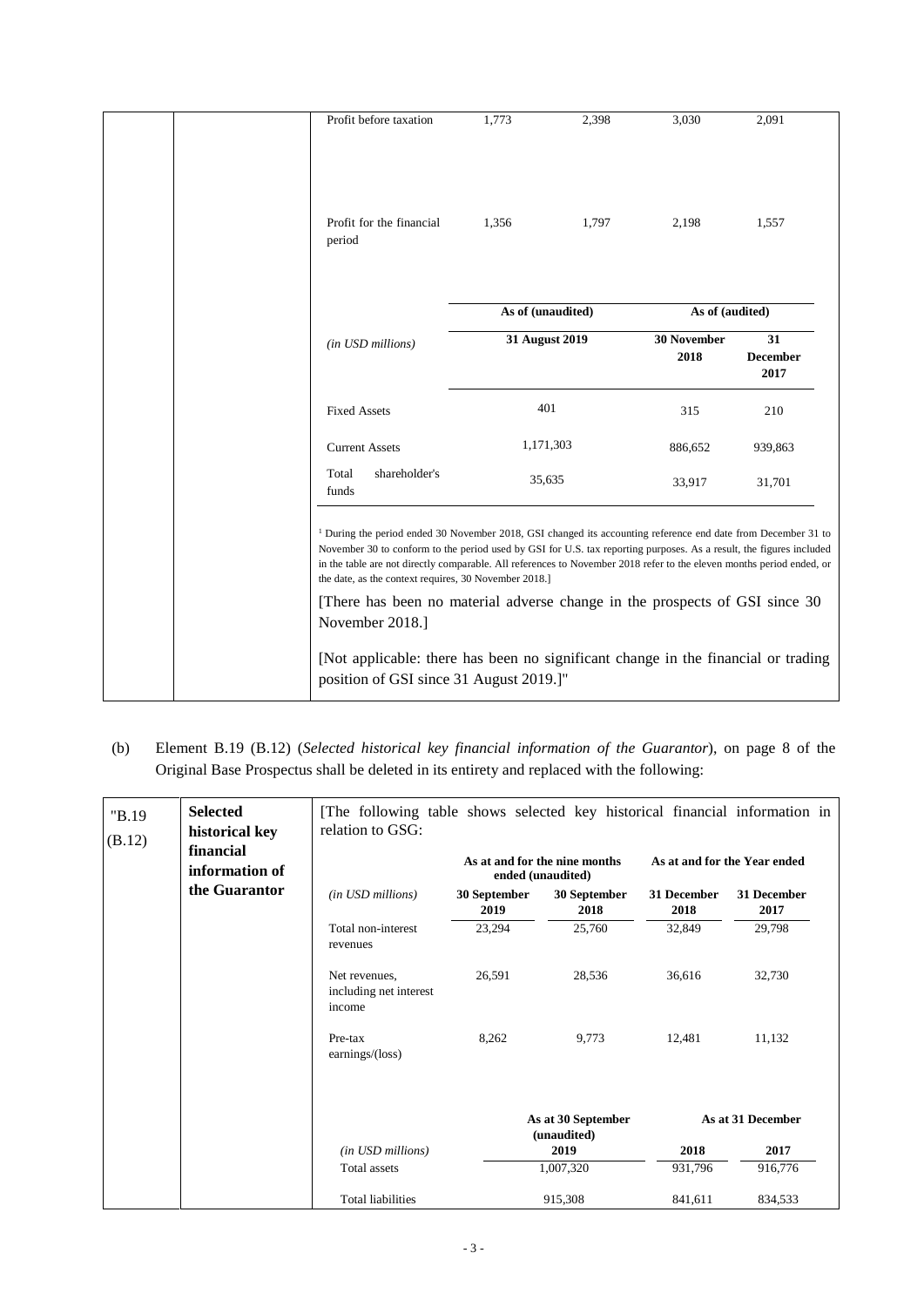|                                 | Total shareholders'<br>equity:                          |                                                    | 92,012               | 90,185                            | 82,243                                                                                                                                                                                                                                                                                                                                                                |
|---------------------------------|---------------------------------------------------------|----------------------------------------------------|----------------------|-----------------------------------|-----------------------------------------------------------------------------------------------------------------------------------------------------------------------------------------------------------------------------------------------------------------------------------------------------------------------------------------------------------------------|
|                                 | December 2018.                                          |                                                    |                      |                                   | There has been no material adverse change in the prospects of GSG since 31                                                                                                                                                                                                                                                                                            |
|                                 | position of GSG since 30 September 2019.]               |                                                    |                      |                                   | Not applicable; there has been no significant change in the financial or trading                                                                                                                                                                                                                                                                                      |
|                                 | relation to GSI:                                        |                                                    |                      |                                   | [The following table shows selected key historical financial information in                                                                                                                                                                                                                                                                                           |
|                                 |                                                         | As at and for the nine months<br>ended (unaudited) |                      |                                   | As at and for the period ended<br>(audited) <sup>1</sup>                                                                                                                                                                                                                                                                                                              |
|                                 | (in USD millions) 31 August 2019                        |                                                    | 30 September<br>2018 | 30 November 2018 31 December 2017 |                                                                                                                                                                                                                                                                                                                                                                       |
|                                 | <b>Operating Profit</b>                                 | 1,953                                              | 2,581                | 3,259                             | 2,389                                                                                                                                                                                                                                                                                                                                                                 |
|                                 | before<br>Profit<br>taxation                            | 1,773                                              | 2,398                | 3,030                             | 2,091                                                                                                                                                                                                                                                                                                                                                                 |
|                                 | Profit<br>for the<br>financial period                   | 1,356                                              | 1,797                | 2,198                             | 1,557                                                                                                                                                                                                                                                                                                                                                                 |
|                                 |                                                         | As of (unaudited)                                  |                      |                                   | As of (audited)                                                                                                                                                                                                                                                                                                                                                       |
|                                 | (in USD millions)                                       | 31 August 2019                                     |                      | 30 November 2018 31 December 2017 |                                                                                                                                                                                                                                                                                                                                                                       |
|                                 | <b>Fixed Assets</b>                                     | 401                                                |                      | 315                               | 210                                                                                                                                                                                                                                                                                                                                                                   |
|                                 | <b>Current Assets</b>                                   | 1,171,303                                          |                      | 886,652                           | 939,863                                                                                                                                                                                                                                                                                                                                                               |
| Total<br>Shareholder's<br>funds |                                                         | 35,635                                             |                      | 33,917                            | 31,701                                                                                                                                                                                                                                                                                                                                                                |
|                                 | or the date, as the context requires, 30 November 2018. |                                                    |                      |                                   | <sup>1</sup> During the period ended 30 November 2018, GSI changed its accounting reference end date from December 31 to<br>November 30 to conform to the period used by GSI for U.S. tax reporting purposes. As a result, the figures included<br>in the table are not directly comparable. All references to November 2018 refer to the eleven months period ended, |
|                                 | position of GSI since 31 August 2019.                   |                                                    |                      |                                   | Not applicable: there has been no significant change in the financial or trading                                                                                                                                                                                                                                                                                      |
|                                 | November 2018.]"                                        |                                                    |                      |                                   | There has been no material adverse change in the prospects of GSI since 30                                                                                                                                                                                                                                                                                            |

(c) The following new paragraph shall be inserted in Element C.18 (Return on the Securities) on page 40 of the Original Base Prospectus immediately above the words "*[If Downside Cash Settlement is applicable, insert]*":

"[*If Payout 11 is applicable, insert*:

# $CA \times Max(Strike - Perf; 0)$ <sup>"</sup>, and

- (d) The following new paragraph shall be inserted in Element C.18 (*Return on the Securities*) on page 41 of the Original Base Prospectus immediately above the words "*[If Downside Physical Settlement is applicable, insert]*":
	- "[*If Single Asset and Downside Put, Worst of Basket and Downside Put, Best of Basket and Downside Put is applicable, insert*:

 $CA \times \left( \text{Strike} - \frac{\text{Final Reference Value}}{\text{Initial Reference Value}} \right)_{j''}$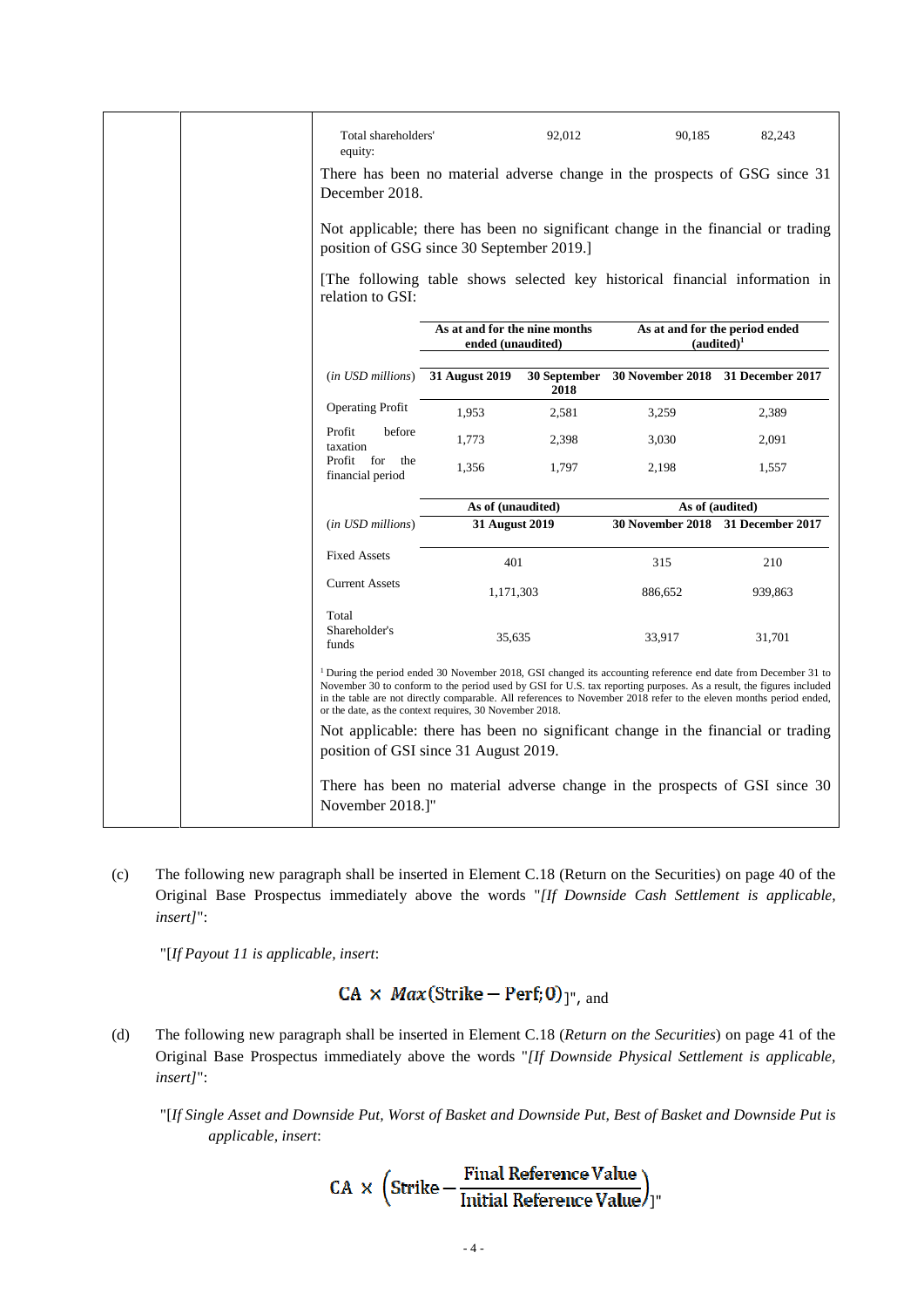### **Amendments to the Base Prospectus**

The Base Prospectus is amended and supplemented as follows:

### 1. **Amendments to the section entitled Documents Incorporated by Reference**

The information in the section entitled "Documents Incorporated by Reference" is amended and supplemented by:

(a) deleting the first paragraph of sub-section 1 entitled "Goldman Sachs International" on page 147 of the Original Base Prospectus and replacing it with the following:

### "**1. Goldman Sachs International**

GSI files documents and information with the *Commission de Surveillance du Secteur Financier* (the "**CSSF**"). The following documents, which GSI has filed with the CSSF, are hereby incorporated by reference into this Base Prospectus:

- (a) The Unaudited Quarterly Financial Report of GSI for the period ended 31 August 2019 ("**GSI's 2019 Third Quarter Financial Report**"), containing, in Part II, the Unaudited Financial Statements of GSI for the period ended 31 August 2019 ("**GSI's 2019 Third Quarter Financial Statements**");
- (b) The report on the Regulatory Ratios of Goldman Sachs International for the fiscal quarter ended 31 August 2019 ("**GSI's Regulatory Ratios, 31 August 2019**");
- (c) The Unaudited Quarterly Financial Report of GSI for the period ended 31 May 2019 ("**GSI's 2019 Second Quarter Financial Report**"), containing, in Part II, the Unaudited Financial Statements of GSI for the period ended 31 May 2019 ("**GSI's 2019 Second Quarter Financial Statements**");
- (d) The report on the Regulatory Ratios of Goldman Sachs International for the fiscal quarter ended 31 May 2019 ("**GSI's Regulatory Ratios, 31 May 2019**");
- (e) The Unaudited Quarterly Financial Report of GSI for the period ended 28 February 2019 ("**GSI's 2019 First Quarter Financial Report**"), containing, in Part II, the Unaudited Financial Statements of GSI for the period ended 28 February 2019 ("**GSI's 2019 First Quarter Financial Statements**");
- (f) The report on the Regulatory Ratios of GSI for the fiscal quarter ended 28 February 2019 ("**GSI's Regulatory Ratios, 28 February 2019**");
- (g) The Annual Report for the fiscal year ended 30 November 2018 of GSI ("**GSI's 2018 Annual Report**"), containing, in Part II, the Directors' Report and Audited Financial Statements of GSI for the period ended 30 November 2018 ("**GSI's 2018 Financial Statements**"); and
- (h) The Annual Report for the fiscal year ended 31 December 2017 of GSI ("**GSI's 2017 Annual Report**"), containing, in Part II, the Directors' Report and Audited Financial Statements of GSI for the period ended 31 December 2017 ("**GSI's 2017 Financial Statements**")."
- (b) deleting the information that appears in sub-section 1 entitled "Goldman Sachs International" under the sub-heading "Cross-Reference List" on page 147 of the Original Base Prospectus and replacing it with the following:

### **"Cross-Reference List**

|                   | GSI Information in GSI's 2019 Third GSI's 2019 Second GSI's 2019 First GSI's 2018 GSI's 2017 |        |               |               |               |
|-------------------|----------------------------------------------------------------------------------------------|--------|---------------|---------------|---------------|
| the               | Financial Ouarter Financial Ouarter Financial Ouarter Financial Annual                       |        |               |               | Annual        |
| <b>Statements</b> | Report                                                                                       | Report | <b>Report</b> | <b>Report</b> | <b>Report</b> |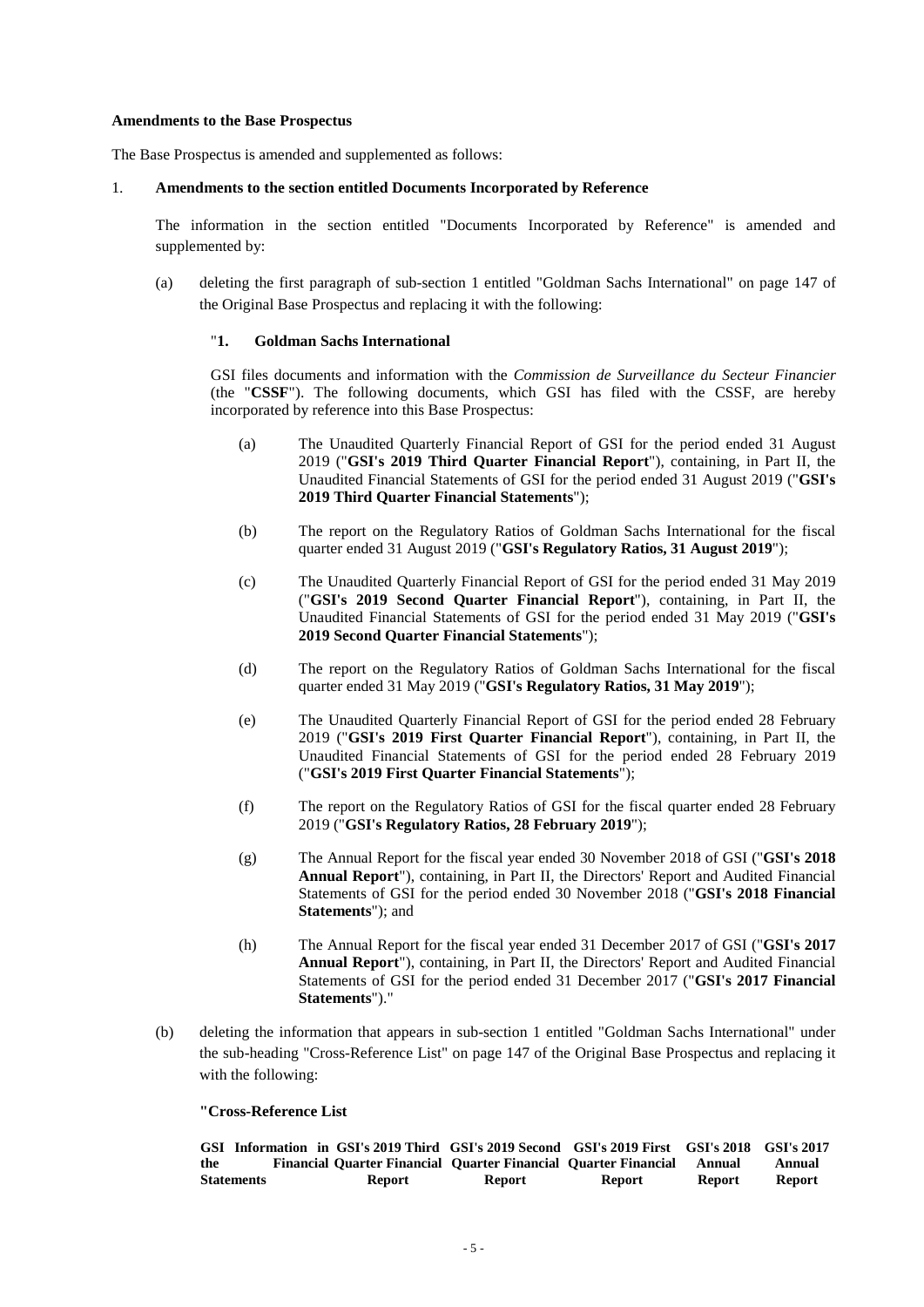| Management Report/<br>Strategic Report      | pp. 2-17  | pp. 2-17  | pp. 2-16  | pp. 2-41  | pp. 2-38   |
|---------------------------------------------|-----------|-----------|-----------|-----------|------------|
| of<br>the<br>Report<br>Directors            | N/A       | N/A       | N/A       | pp. 42-43 | pp. 39-40  |
| <b>Balance Sheet</b>                        | p. 19     | p. 19     | p. 18     | p. 50     | p. 47      |
| Profit<br>Loss<br>and<br>Account            | p.18      | p. 18     | p. 17     | p. 49     | p. 46      |
| of<br>Cash<br>Statement<br><b>Flows</b>     | p.21      | p. 21     | p. 20     | p. 52     | p. 49      |
| Notes to the Financial<br><b>Statements</b> | pp. 22-32 | pp. 22-40 | pp. 21-38 | pp. 53-94 | pp. 50-85  |
| Independent Auditors'<br>Report             | N/A       | N/A       | N/A       | pp. 44-48 | pp. 41-45" |

(c) deleting paragraph 4 entitled "The Goldman Sachs Group, Inc." (pages 149 to 151 of the Original Base Prospectus) and replacing it with the following:

### "4. **The Goldman Sachs Group, Inc.**

GSG files documents and information with the SEC. The following documents, which have previously been published and filed with the SEC, shall be deemed to be incorporated by reference in, and to form part of, this Base Prospectus:

- (a) The Quarterly Report on Form 10-Q for the third fiscal quarter ended 30 September 2019 of The Goldman Sachs Group, Inc. ("**GSG's 2019 Third Quarter Form 10-Q**"), as filed with the SEC on 31 October 2019;
- (b) The Current Report on Form 8-K dated 15 October 2019 of The Goldman Sachs Group, Inc. ("**GSG's 15 October 2019 Form 8-K**"), including Exhibit 99.1 ("**Exhibit 99.1 to GSG's 15 October 2019 Form 8-K**") as published by the SEC on 15 October 2019
- (c) The Quarterly Report on Form 10-Q for the second fiscal quarter ended 30 June 2019 of the Goldman Sachs Group, Inc. ("**GSG's 2019 Second Quarter Form 10-Q**"), as filed with the SEC on 5 August 2019;
- (d) The Current Report on Form 8-K dated 16 July 2019 of The Goldman Sachs Group, Inc. ("**GSG's 16 July 2019 Form 8-K**"), including Exhibit 99.1 ("**Exhibit 99.1 to GSG's 16 July 2019 Form 8- K**") as published by the SEC on 16 July 2019;
- (e) The Quarterly Report on Form 10-Q for the first fiscal quarter ended 31 March 2019 of the Goldman Sachs Group, Inc. ("**GSG's 2019 First Quarter Form 10-Q**"), as filed with the SEC on 3 May 2019;
- (f) The Annual Report on Form 10-K for the fiscal year ended 31 December 2018 of The Goldman Sachs Group, Inc. ("**GSG's 2018 Form 10-K**"), containing financial statements relating to the fiscal years ended 31 December 2018, 31 December 2017 and 31 December 2016, including Exhibit 21.1, as filed with the U.S. Securities and Exchange Commission on 26 February 2019; and
- (g) The Proxy Statement relating to GSG's 2019 Annual Meeting of Shareholders on 2 May 2019 ("**GSG's 2019 Proxy Statement**"), as filed with the SEC on 22 March 2019.

The following table indicates where information required by the Prospectus Regulation is to be disclosed in, and incorporated by reference into, this Base Prospectus can be found in the documents referred to above:

| <b>Information required by the Prospectus Regulation</b>                                   | Document/Location |
|--------------------------------------------------------------------------------------------|-------------------|
| Selected financial information for the fiscal years ended 31 GSG's 2018 Form 10-K (p. 191) |                   |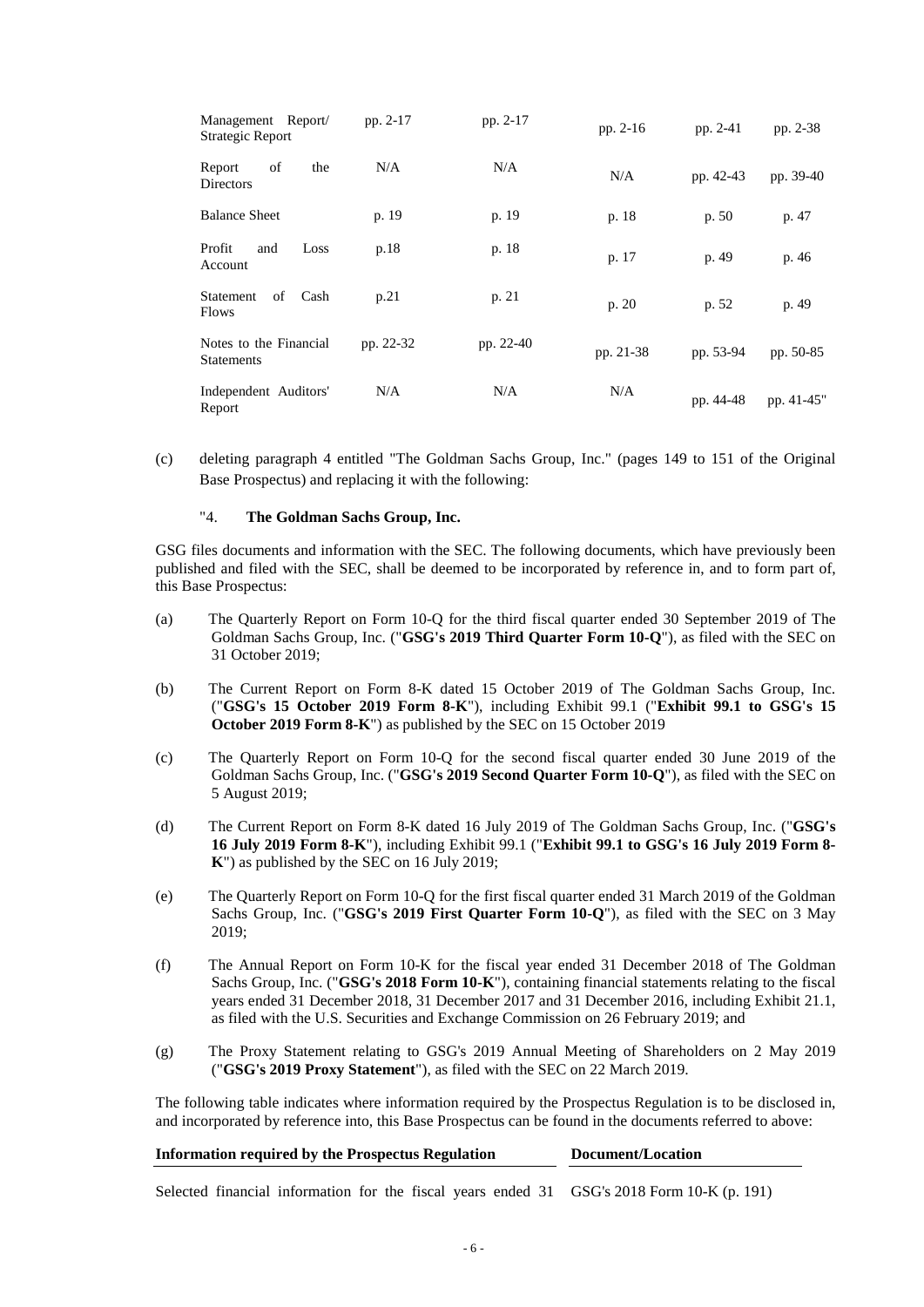| December 2018, 31 December 2017, 31 December 2016 (Annex<br>IV, Section 3.1 of the Prospectus Regulation)                                                                  |                                                                     |  |  |
|----------------------------------------------------------------------------------------------------------------------------------------------------------------------------|---------------------------------------------------------------------|--|--|
| Risk factors relating to GSG (Annex IV, Section 4 of the GSG's 2018 Form 10-K (pp. 22-43)<br><b>Prospectus Regulation</b> )                                                |                                                                     |  |  |
| <b>Information about GSG</b>                                                                                                                                               |                                                                     |  |  |
| History and development of the company (Annex IV, Section<br>5.1 of the Prospectus Regulation)                                                                             | GSG's 2018 Form 10-K (p. 1)                                         |  |  |
| Investments (Annex IV, Section 5.2 of the Prospectus<br>Regulation)                                                                                                        | GSG's 2018 Form 10-K (pp. 63-68,<br>74-76, 81-85, 140-141, 158-162) |  |  |
| <b>Business overview</b>                                                                                                                                                   |                                                                     |  |  |
| GSG's principal activities (Annex IV, Section 6.1 of the<br><b>Prospectus Regulation</b> )                                                                                 | GSG's 2018 Form 10-K (pp. 1-5,<br>108)                              |  |  |
| GSG's principal markets (Annex IV, Section 6.2 of the<br><b>Prospectus Regulation</b> )                                                                                    | GSG's 2018 Form 10-K (pp. 1-7, 44,<br>47-48, 177-178)               |  |  |
| Organisational Structure (Annex IV, Section 7 of the Prospectus<br>Regulation)                                                                                             | GSG's 2018 Form 10-K (pp. 32-33,<br>Exhibit 21.1)                   |  |  |
| Trend information (Annex IV, Section 8 of the Prospectus<br>Regulation)                                                                                                    | GSG's 2019 Second Quarter Form<br>10-Q (pp. $88-145$ )              |  |  |
|                                                                                                                                                                            | GSG's 2018 Form 10-K (pp. 45-<br>101)                               |  |  |
|                                                                                                                                                                            | GSG's 2019 Third Quarter Form 10-<br>$Q$ (pp. 88-145)               |  |  |
| Administrative, management and supervisory bodies, including<br>conflicts of interest (Annex IV, Section 10 of the Prospectus                                              | GSG's 2019 Proxy Statement (pp. 1,<br>6-8, 12-33, 81-84)            |  |  |
| Regulation)                                                                                                                                                                | GSG's 2018 Form 10-K (p. 20)                                        |  |  |
| Audit committee (Annex IV, Section 11.1 of the Prospectus<br>Regulation)                                                                                                   | GSG's 2019 Proxy Statement (pp.<br>$21, 75-77$                      |  |  |
| Beneficial owners of more than five per cent. (Annex IV,<br>Section 12 of the Prospectus Regulation)                                                                       | GSG's 2019 Proxy Statement (p. 87)                                  |  |  |
| <b>Financial information</b>                                                                                                                                               |                                                                     |  |  |
| Audited historical financial information for the fiscal years<br>ended 31 December 2017 and 31 December 2016 (Annex IV,<br>Section 13.1-13.4 of the Prospectus Regulation) | GSG's 2018 Form 10-K (pp. 104-<br>195)                              |  |  |
| Audit report (Annex IV, Section 13.1 of the Prospectus<br>Regulation)                                                                                                      | GSG's 2018 Form 10-K (p. 103)                                       |  |  |
| Balance sheet (Annex IV, Section 13.1 of the<br><b>Prospectus Regulation</b> )                                                                                             | GSG's 2018 Form 10-K (p. 105)                                       |  |  |
| Income statement (Annex IV, Section 13.1 of the GSG's 2018 Form 10-K (p. 104)<br><b>Prospectus Regulation</b> )                                                            |                                                                     |  |  |
|                                                                                                                                                                            |                                                                     |  |  |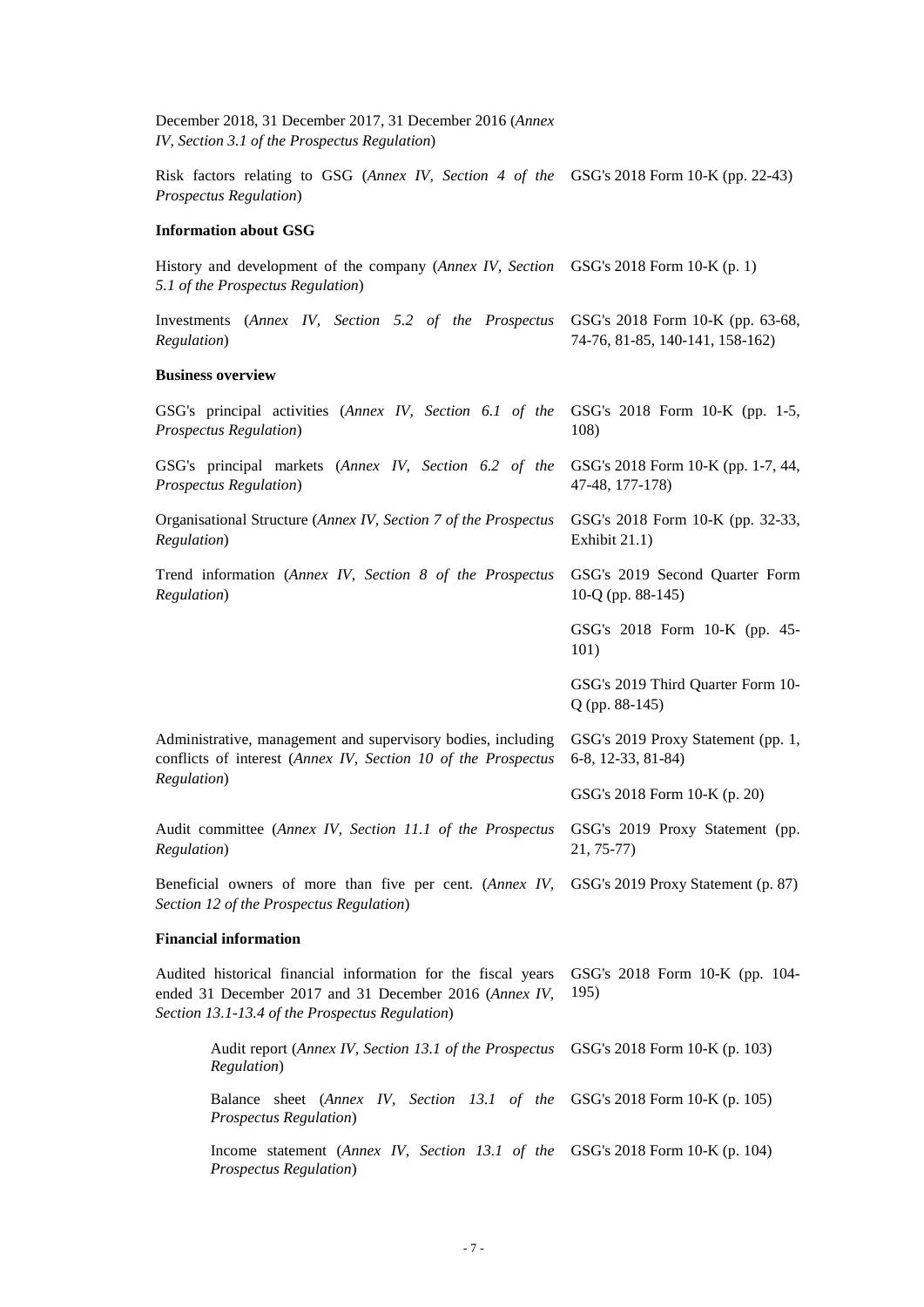| Cash flow statement (Annex IV, Section 13.1 of the GSG's 2018 Form 10-K (p. 107)<br><b>Prospectus Regulation</b> )        |                                                       |
|---------------------------------------------------------------------------------------------------------------------------|-------------------------------------------------------|
| Accounting policies and explanatory notes (Annex IV,<br>Section 13.1 of the Prospectus Regulation)                        | GSG's 2018 Form 10-K (pp. 48-50,<br>$108-195$         |
| Unaudited interim and other financial information (Annex IV,<br>Section 13.5 of the Prospectus Regulation)                | GSG's 2019 Second Quarter Form<br>10-Q (pp. $1-87$ )  |
|                                                                                                                           | GSG's 2019 Third Quarter Form 10-<br>$Q$ (pp. 1-87)   |
| Balance sheet (Annex IV, Section 13.5 of the<br><b>Prospectus Regulation</b> )                                            | GSG's 2019 Second Quarter Form<br>10-Q $(p. 2)$       |
|                                                                                                                           | GSG's 2019 Third Quarter Form 10-<br>Q(p, 2)          |
| Income statement (Annex IV, Section 13.5 of the<br><b>Prospectus Regulation</b> )                                         | GSG's 2019 Second Quarter Form<br>10- $Q$ (p. 1)      |
|                                                                                                                           | GSG's 2019 Third Quarter Form 10-<br>Q(p. 1)          |
| Cash flow statement (Annex IV, Section 13.5 of the<br><b>Prospectus Regulation</b> )                                      | GSG's 2019 Second Quarter Form<br>10-Q $(p. 4)$       |
|                                                                                                                           | GSG's 2019 Third Quarter Form 10-<br>$Q$ (p. 4)       |
| Accounting policies and explanatory notes (Annex IV,<br>Section 13.5 of the Prospectus Regulation)                        | GSG's 2019 Second Quarter Form<br>10-Q (pp. 5-84)     |
|                                                                                                                           | GSG's 2019 Third Quarter Form 10-<br>Q (pp. 5-87)     |
| Legal and arbitration proceedings (Annex IV, Section 13.6 of GSG's 2019 Second Quarter Form<br>the Prospectus Regulation) | 10-Q (pp. 76-84)                                      |
|                                                                                                                           | GSG's 2018 Form 10-K (pp. 44,<br>$179-185$            |
|                                                                                                                           | GSG's 2019 Third Quarter Form 10-<br>Q (pp. 76-84)    |
| <b>Additional information</b>                                                                                             |                                                       |
| Share capital (Annex IV, Section 14.1 of the Prospectus<br>Regulation)                                                    | GSG's 2019 Second Quarter Form<br>10-Q (pp. 3, 62-64) |
|                                                                                                                           | GSG's 2018 Form 10-K (pp. 106,<br>$162 - 164$         |
|                                                                                                                           | GSG's 2019 Third Quarter Form 10-<br>Q (pp. 3, 62-63) |

Any information incorporated by reference that is not included in the cross-reference list is considered to be additional information and is not required by the relevant schedules of the Prospectus Regulation."

2. **Amendments to the section entitled "General Terms and Conditions of the Instruments"**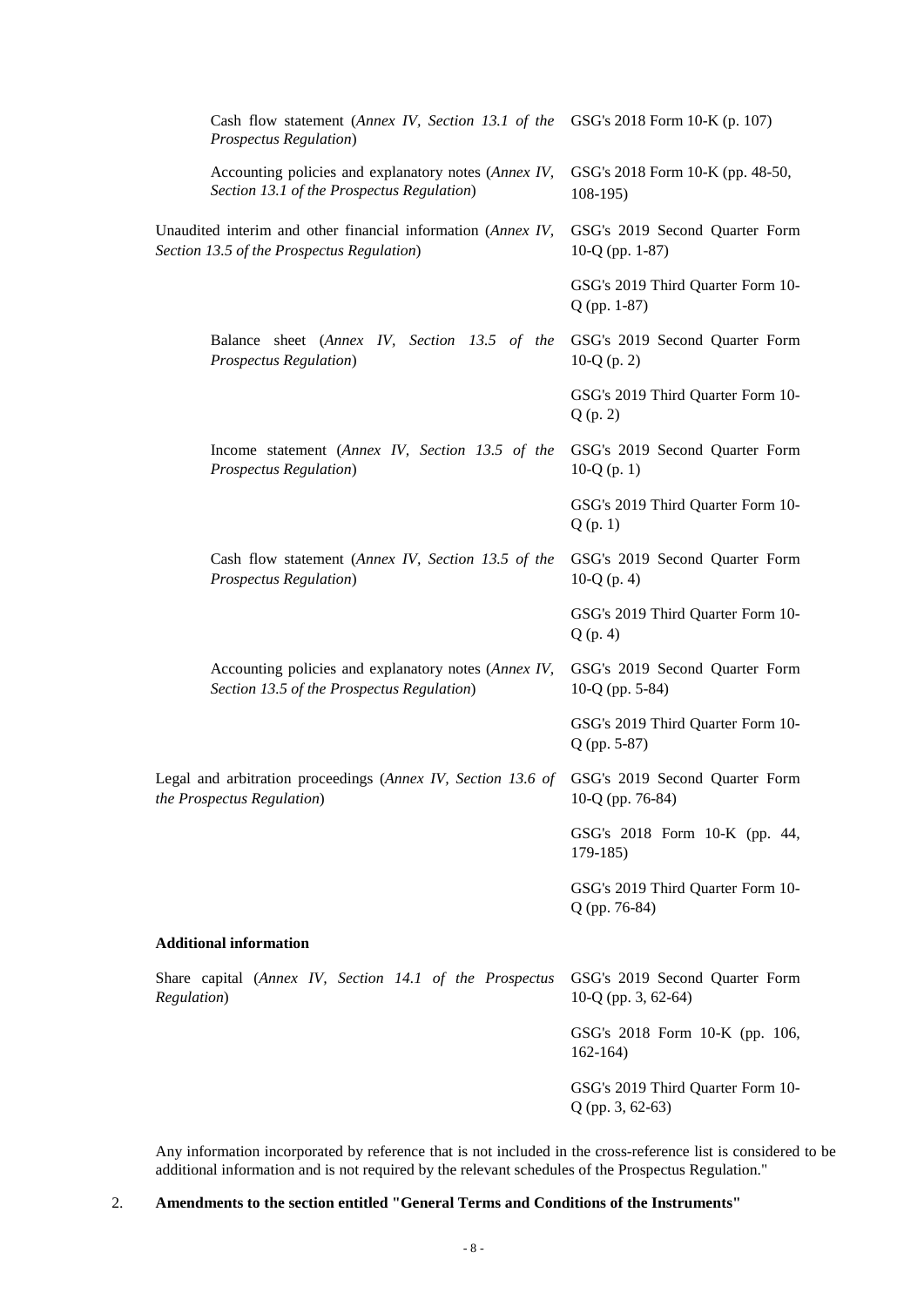The information in the section entitled "General Terms and Conditions of the Instruments" is amended and supplemented by deleting the definition of "Automatic Early Exercise Specified Day(s)" in General Instrument Condition 2(a) (*Definitions*) on page 178 of the Original Base Prospectus and replacing it with the following:

"**Automatic Early Exercise Specified Day(s)**" means, in respect of an Applicable Date corresponding to a Scheduled Automatic Early Exercise Date, such number of Business Day(s), Clearing System Business Day(s) or calendar days as specified in the relevant Final Terms in respect of such Applicable Date;"

### 3. **Amendments to the section entitled "General Terms and Conditions of the Notes"**

The information in the section entitled "General Terms and Conditions of the Notes" is amended and supplemented by deleting the definition of "Automatic Early Redemption Specified Day(s)" in General Note Condition 2(a) (*Definitions*) on page 255 of the Original Base Prospectus and replacing it with the following:

"**Automatic Early Redemption Specified Day(s)**" means, in respect of an Applicable Date corresponding to a Scheduled Automatic Early Redemption Date, such number of Business Day(s), Clearing System Business Day(s) or calendar days as specified in the relevant Final Terms in respect of such Applicable Date;"

# 4. **Amendments to the section entitled "Payout Conditions"**

The information in the section entitled "Payout Conditions" is amended and supplemented by:

- (a) adding the following sub-paragraph (K) to Payout Condition 1.2(b)(i) on page 351 of the Original Base Prospectus:
	- (K) "Payout 11" to be applicable, the following formula:

# $CA \times Max(String - Perf, 0)$

- (a) adding the following sub-paragraph (9) to Payout Condition 1.2(c)(i)(A) on page 352 of the Original Base Prospectus:
	- (9) "Single Asset and Downside Put", "Worst of Basket and Downside Put", "Best of Basket and Downside Put" to be applicable, the following formula:

$$
CA \times \left(\text{Strike} - \frac{\text{Final Reference Value}}{\text{Initial Reference Value}}\right)
$$

### 5. **Amendments to the section entitled "Form of Final Terms (Instruments)"**

The information in the section entitled "Form of Final Terms (Instruments)" is amended and supplemented by:

(a) deleting paragraph 32(ii)(b) of the Contractual Terms, on page 605 of the Original Base Prospectus in its entirety and replacing it with the following:

|             | (b) Second Automatic Early |          | [Applicable] [Not Applicable]. <i>(If Not Applicable, delete the</i> |  |
|-------------|----------------------------|----------|----------------------------------------------------------------------|--|
| Exercise    | Date                       | Specific | remaining sub-paragraphs of this paragraph)                          |  |
| Adjustment: |                            |          |                                                                      |  |
|             | Automatic Early Exercise   |          | In respect of each Applicable Date corresponding to a                |  |

Specified Day(s) for the purposes of "Second Automatic Early Exercise Date Specific Adjustment":

Scheduled Automatic Early Exercise Date,] [●] [Business Day[s]] [Clearing System Business Day[s] [calendar day[s]] [●]] [as specified in the Autocall Table in the column entitled "Automatic Early Exercise Specified Day(s)" in the row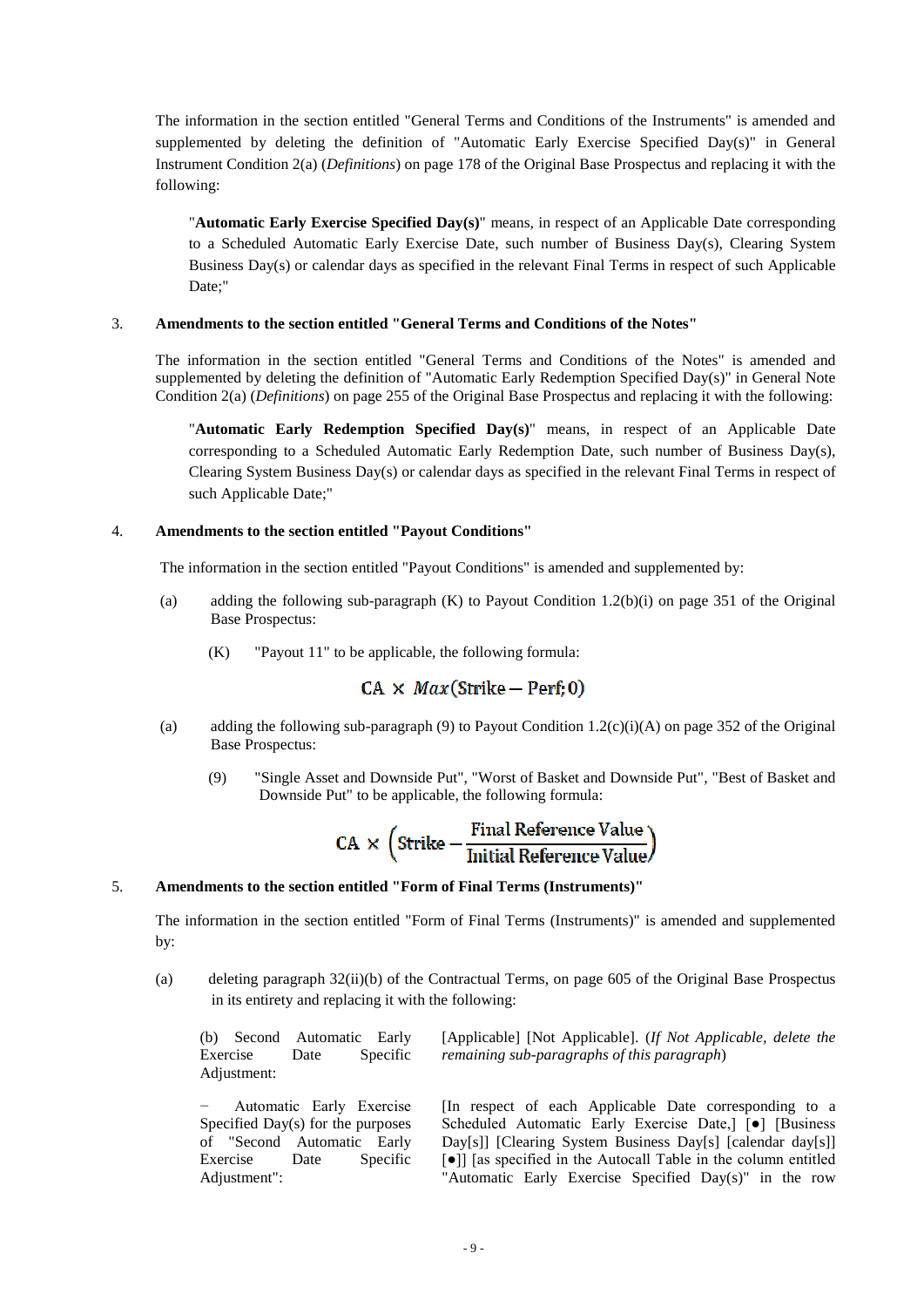corresponding to such Applicable Date].

− Relevant Automatic Early Exercise Determination Date:

[The] [Latest Reference Date in respect of the] [Last Autocall Averaging Date / Final Autocall Pricing Date] [Applicable Date corresponding to such Scheduled Automatic Early Exercise Date] [The Applicable Date falling latest in time corresponding to such Scheduled Automatic Early Exercise Date] [●] (*specify other date*)

(b) deleting the Autocall Table of the Contractual Terms, on page 607 of the Original Base Prospectus in its entirety and replacing it with the following:

"[*Delete table or columns if not required*]

| [Autocall<br><b>Observation</b><br>Date]                                                                                                                                              | <b>[Underly</b><br>ing<br>Asset]                   | [Auto<br>call<br>Obse<br>rvati<br>on<br>Perio<br>d<br><b>Start</b><br>Date] | [Autoca<br>$\mathbf{u}$<br><b>Observ</b><br>ation<br><b>Period</b><br>End<br>Date] | <b>[Specified</b><br><b>Number</b><br>of<br><b>[Schedule</b><br>d Trading<br>Days/Sche<br>duled<br>Commodi<br>ty<br><b>Business</b><br>Days] | [Automa<br>tic Early<br><b>Exercise</b><br><b>Date</b> ]        | [Autom<br>atic<br>Early<br><b>Exercise</b><br><b>Specifie</b><br>d<br>$Day(s)$ ]                                                                   | [Autocall]<br>Payment<br>Event]                                                                                                                                                                                                                 | [Autocall]<br><b>Reference</b><br>Valuel                                                                                                                                                       | [Autocall<br>Level]<br><b>TARN</b><br>Amount]                                                                                                                                                                            | [Autocall<br>Event<br>Amount]                    |
|---------------------------------------------------------------------------------------------------------------------------------------------------------------------------------------|----------------------------------------------------|-----------------------------------------------------------------------------|------------------------------------------------------------------------------------|----------------------------------------------------------------------------------------------------------------------------------------------|-----------------------------------------------------------------|----------------------------------------------------------------------------------------------------------------------------------------------------|-------------------------------------------------------------------------------------------------------------------------------------------------------------------------------------------------------------------------------------------------|------------------------------------------------------------------------------------------------------------------------------------------------------------------------------------------------|--------------------------------------------------------------------------------------------------------------------------------------------------------------------------------------------------------------------------|--------------------------------------------------|
| [The<br>[Valuation<br>Date / Pricing<br>Date]/<br>[Averaging]<br>Date]<br>scheduled to<br>fall on $\lceil \bullet \rceil$<br>[Specify]<br>applicable<br>date] (repeat<br>as required) | $\blacksquare$<br>(repeat)<br>as<br>necessar<br>y) | $\blacksquare$<br><i>(speci</i><br>fy<br>date)                              | $\blacksquare$<br>(specify)<br>date)                                               | $\lceil \bullet \rceil$<br>[Schedule<br>d Trading<br>Days]<br>[Schedule<br>d<br>Commodit<br>v Business<br>Days]                              | [Specify]<br>applicabl<br>$e$ dates]<br>(repeat as<br>required) | [•]<br>[Busines]<br>s Day[s]]<br>[Clearin]<br>g System<br><b>Business</b><br>Day[s]<br><b>[calendar</b><br>$day[s]$ ]<br>(repeat<br>as<br>required | [Best-of]<br>[Worst-of]<br>[Autocal]<br>Reference<br>Value]<br>[less than]<br>[greater]<br>than] [or<br>equal to]<br>$[$ [the] $[$ its]<br>Autocall<br>Level]<br>[Targeted]<br>Accrual<br>Autocall] is<br>applicable<br>(repeat as<br>required) | [Autocal]<br>Closing<br>Price]<br>[Autocal]<br>Average<br>Price]<br>[Autocal]<br><b>Basket</b><br>Value]<br>[Autocal]<br>Asset<br>Performan<br>ce] is<br>applicable<br>(repeat as<br>required) | [In respect]<br>of $\lceil \bullet \rceil$ ,<br>[Specify]<br>amount]<br>$\lceil \text{or} \rceil$ $\lceil \cdot \bullet \rceil$<br>of the<br>Asset<br>Initial<br>Price] [of<br>such<br>Asset]<br>(repeat as<br>required) | [Specify]<br>amount]<br>(repeat as<br>required)" |

# **AUTOCALL TABLE**

(c) inserting a new paragraph 36(xii) of the Contractual Terms, on page 620 of the Original Base Prospectus and renumbering the subsequent paragraphs accordingly:

| (xii) | <b>Pavout</b>     | 11<br>$1.2(b)(i)(K))$ : | (Payout  | <b>Condition</b> | [Applicable] [Not Applicable]. (If Not Applicable,<br>delete the remaining sub-paragraphs of this<br><i>paragraph</i> )      |
|-------|-------------------|-------------------------|----------|------------------|------------------------------------------------------------------------------------------------------------------------------|
|       | (a)               | Perf:                   |          |                  | [Underlying Performance] [Basket Performance]<br>[Maximum Performance] [Minimum Performance]<br>[Temple Basket Performance]. |
|       | $\qquad \qquad -$ | Final/Initial (FX):     |          |                  | [Applicable] [Not Applicable]. (If Not Applicable,<br>delete the remaining sub-paragraphs of this<br><i>paragraph</i> )      |
|       |                   |                         | Asset FX |                  | [Non-Inverse Return] [Inverse Return].                                                                                       |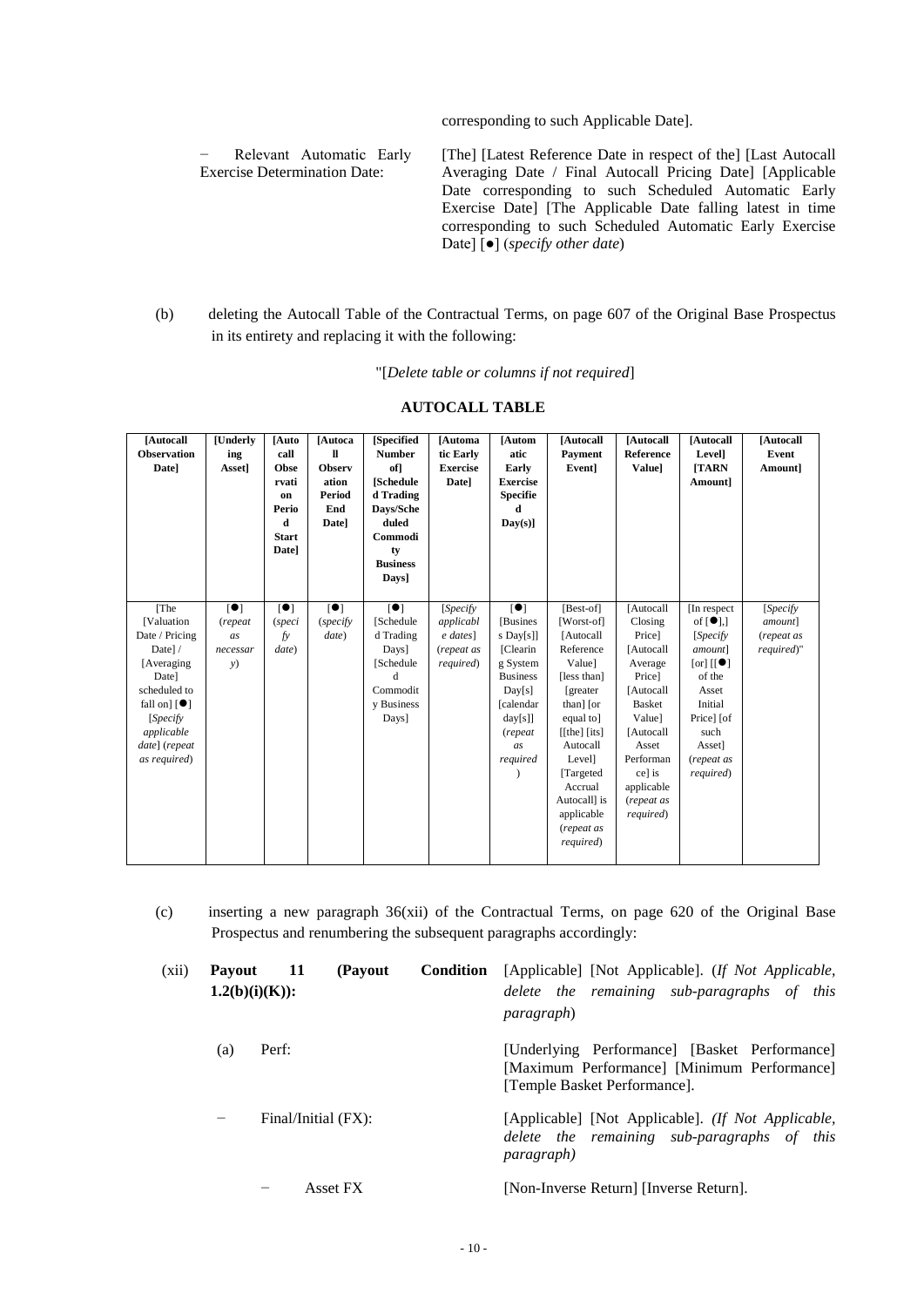|     | Reference Price (Final):   | Closing Price [Final Average]<br>[Final]<br>Pricel<br>[Lookback Price]. [For the purposes of the definition]<br>of Lookback Price, [highest] [lowest] is applicable.].                                                                                                                                                                                              |  |  |  |  |
|-----|----------------------------|---------------------------------------------------------------------------------------------------------------------------------------------------------------------------------------------------------------------------------------------------------------------------------------------------------------------------------------------------------------------|--|--|--|--|
|     | Reference Price (Initial): | [[●] per cent. of the] [Initial Closing Price] [Initial]<br>Price] [Initial Average Price] [Entry Level] [(specify<br><i>amount</i> )] [In respect of each Underlying Asset, the<br>amount specified in the Underlying Asset Table in<br>the column entitled "Reference Price (Initial)" in the<br>row corresponding to such Underlying Asset] [Not<br>Applicable]. |  |  |  |  |
|     | j:                         | [•] [Not Applicable].                                                                                                                                                                                                                                                                                                                                               |  |  |  |  |
|     | Replacement Performance:   | [●] [per cent.] [Not Applicable].                                                                                                                                                                                                                                                                                                                                   |  |  |  |  |
|     | Local Cap:                 | [ $\bullet$ ] [Not Applicable].                                                                                                                                                                                                                                                                                                                                     |  |  |  |  |
|     | Local Floor:               | [•] [Not Applicable].                                                                                                                                                                                                                                                                                                                                               |  |  |  |  |
| (b) | Strike:                    | $[\bullet]$ .                                                                                                                                                                                                                                                                                                                                                       |  |  |  |  |
| (c) | Cap:                       | $\lceil \bullet \rceil$ [ <i>Insert amount</i> ] / [Not Applicable].                                                                                                                                                                                                                                                                                                |  |  |  |  |
| (d) | Floor:                     | [•] [ <i>Insert amount</i> ] / [Not Applicable].                                                                                                                                                                                                                                                                                                                    |  |  |  |  |

(d) deleting the first line of paragraph 36(xii) of the Contractual Terms, on page 620 of the Original Base Prospectus in its entirety and replacing it with the following:

(xiii) **Downside Cash Settlement (Payout Condition**   $1.2(c)(i)(A))$ : [Not Applicable / Applicable, for the purpose of Payout Condition 1.2(c)(i)(A), [Single Asset] [Worst of Basket] [Best of Basket] [Minimum Percentage] [Weighted Basket] [Buffered Downside] [Basket Buffered Downside] [and Final Asset FX] [and Booster] [and FXR] [and Downside Put] is applicable]. *(If Not Applicable, delete the remaining sub-paragraphs of this paragraph)*

### 6. **Amendments to the section entitled "Form of Final Terms (Notes)"**

The information in the section entitled "Form of Final Terms (Notes)" is amended and supplemented by:

(a) deleting paragraph 33(ii)(b) of the Contractual Terms, on page 697 of the Original Base Prospectus in its entirety and replacing it with the following:

| (b) | Second       | Automatic | Early           | [Applicable] [Not Applicable]. (If Not Applicable,                                                        |
|-----|--------------|-----------|-----------------|-----------------------------------------------------------------------------------------------------------|
|     | Redemption   | Date      | <i>Specific</i> | delete the remaining sub-paragraphs of this                                                               |
|     | Adjustment:  |           |                 | <i>paragraph</i> )                                                                                        |
|     | Automatic    | Early     |                 | Redemption In respect of each Applicable Date corresponding to                                            |
|     |              |           |                 | Specified Day(s) for the purposes of a Scheduled Automatic Early Redemption Date, $\lceil \bullet \rceil$ |
|     | "Second      | Automatic | Early           | [Business Day[s]] [Clearing System Business Day[s]                                                        |
|     | Redemption   | Date      | <i>Specific</i> | [calendar day[s]] [•]] [as specified in the Autocall                                                      |
|     | Adjustment": |           |                 | Table in the column entitled "Automatic Early                                                             |
|     |              |           |                 | Specified $Day(s)$ "<br>Redemption<br>in the<br>row                                                       |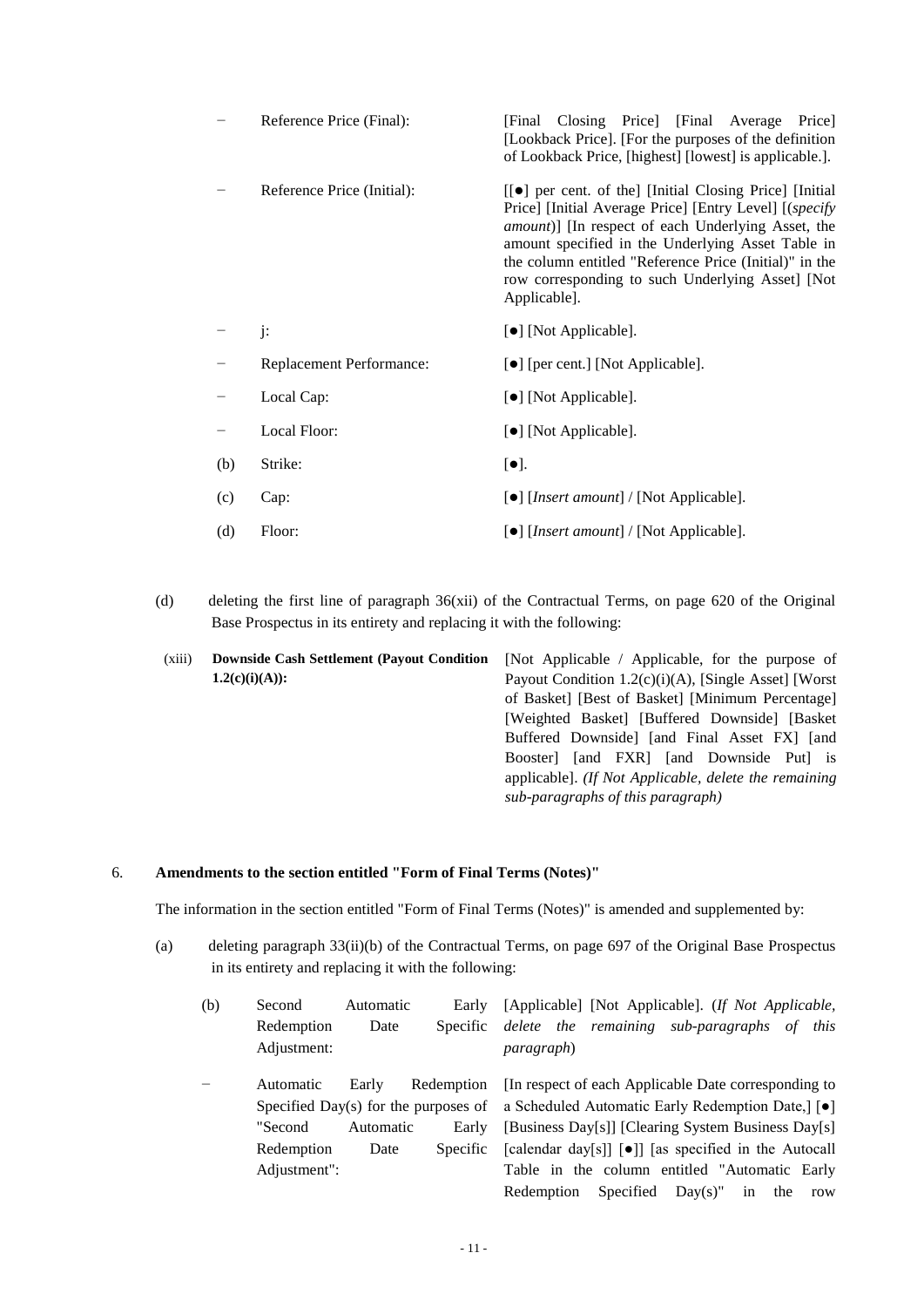corresponding to such Applicable Date].

− Relevant Automatic Early Redemption Determination Date: [The] [Latest Reference Date in respect of the] [Last Autocall Averaging Date / Final Autocall Pricing Date] [Applicable Date corresponding to such Scheduled Automatic Early Redemption Date] [The Applicable Date falling latest in time corresponding to such Scheduled Automatic Early Redemption Date] [●] (*specify other date*)

(b) deleting the Autocall Table of the Contractual Terms, on page 699 of the Original Base Prospectus in its entirety and replacing it with the following:

"[*Delete table or columns if not required*]

| [Autocall<br>Observatio<br>n Date]                                                                                                                                                        | [Underl<br>ying<br>Asset]                         | [Autoca<br>H<br><b>Observ</b><br>ation<br>Period<br><b>Start</b><br>Date] | [Autocall<br><b>Observat</b><br>ion<br>Period<br>End<br>Date] | [Specified<br><b>Number</b><br>of<br><b>[Scheduled</b><br><b>Trading</b><br>Days/Sche<br>duled<br>Commodit<br>v Business<br>Days] | [Automati<br>c Early<br>Redempti<br>on Datel                 | [Automati<br>c Early<br>Redempti<br>on<br><b>Specified</b><br>Day(s)]                                                                                     | [Autocall<br>Payment<br>Event]                                                                                                                                                                                                                     | <b>[Autocall</b><br>Reference<br><b>Value</b> ]                                                                                                                                                | [Autocall<br>Level]<br><b>TARN</b><br>Amount]                                                                                                                                                                             | [Autocall<br>Event<br>Amount]                           |
|-------------------------------------------------------------------------------------------------------------------------------------------------------------------------------------------|---------------------------------------------------|---------------------------------------------------------------------------|---------------------------------------------------------------|-----------------------------------------------------------------------------------------------------------------------------------|--------------------------------------------------------------|-----------------------------------------------------------------------------------------------------------------------------------------------------------|----------------------------------------------------------------------------------------------------------------------------------------------------------------------------------------------------------------------------------------------------|------------------------------------------------------------------------------------------------------------------------------------------------------------------------------------------------|---------------------------------------------------------------------------------------------------------------------------------------------------------------------------------------------------------------------------|---------------------------------------------------------|
| [The<br>[Valuation<br>Date /<br>Pricing<br>Date]/<br>[Averaging]<br>Date]<br>scheduled<br>to fall on] [<br>$\bullet$ ] [ <i>Specify</i><br>applicable<br>date]<br>(repeat as<br>required) | $\blacksquare$<br>(repeat<br>as<br>necessar<br>y) | $\blacksquare$<br>(specify)<br>date)                                      | [•]<br>(specify)<br>date)                                     | $\blacksquare$<br>[Scheduled<br>Trading<br>Days]<br>[Scheduled<br>Commodity<br><b>Business</b><br>Days]                           | [Specify]<br>applicable<br>dates]<br>(repeat as<br>required) | $\blacksquare$<br><b>Business</b><br>Day[s]<br>[Clearing]<br>System<br><b>Business</b><br>Day[s]<br><b>[calendar</b><br>day[s]<br>(repeat as<br>required) | [Best-of]<br>[Worst-of]<br>[Autocal]<br>Reference<br>Valuel<br>[less than]<br>[greater]<br>than] [or<br>equal to]<br>$[$ [the] $[$ its]<br>Autocall<br>Level]<br>[Targeted]<br>Accrual<br>Autocall]<br>is<br>applicable<br>(repeat as<br>required) | [Autocall<br>Closing<br>Price]<br>[Autocal]<br>Average<br>Price]<br>[Autocal]<br><b>Basket</b><br>Value]<br>[Autocal]<br>Asset<br>Performan<br>ce] is<br>applicable(<br>repeat as<br>required) | [In respect]<br>of $\lceil \bullet \rceil$ .]<br>[Specify]<br>amount]<br>$\lceil \text{or} \rceil$ $\lceil \cdot \bullet \rceil$<br>of the<br>Asset<br>Initial<br>Price] [of<br>such<br>Asset]<br>(repeat as<br>required) | [Specify<br><i>amount</i> ]<br>(repeat as<br>required)" |

### **AUTOCALL TABLE**

(c) inserting a new paragraph 41(xii) of the Contractual Terms, on page 713 of the Original Base Prospectus and renumbering the subsequent paragraphs accordingly:

| (xii) | 11<br>(Payout<br><b>Pavout</b><br>$1.2(b)(i)(K)$ : |                     |  | Condition | [Applicable] [Not Applicable]. (If Not Applicable,<br>delete the remaining sub-paragraphs of this<br><i>paragraph</i> )      |
|-------|----------------------------------------------------|---------------------|--|-----------|------------------------------------------------------------------------------------------------------------------------------|
|       | (a)                                                | Perf:               |  |           | [Underlying Performance] [Basket Performance]<br>[Maximum Performance] [Minimum Performance]<br>[Temple Basket Performance]. |
|       | -                                                  | Final/Initial (FX): |  |           | [Applicable] [Not Applicable]. (If Not Applicable,<br>delete the remaining sub-paragraphs of this                            |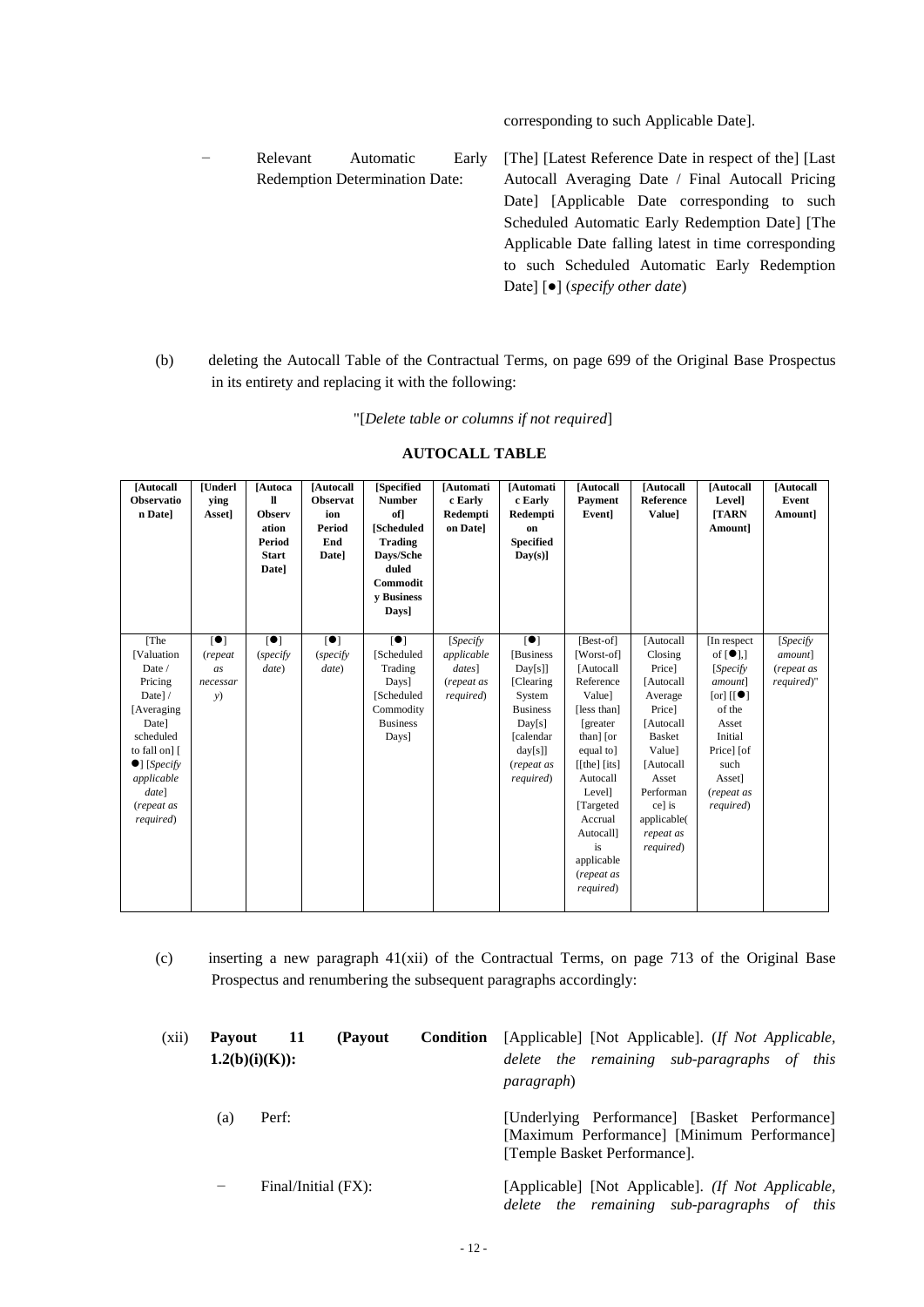|     |                            | $P^{\alpha}$ $\alpha_{\beta}$ , $\alpha_{P}$ , $\beta$                                                                                                                                                                                                                                                                                                      |  |  |  |
|-----|----------------------------|-------------------------------------------------------------------------------------------------------------------------------------------------------------------------------------------------------------------------------------------------------------------------------------------------------------------------------------------------------------|--|--|--|
|     | Asset FX                   | [Non-Inverse Return] [Inverse Return].                                                                                                                                                                                                                                                                                                                      |  |  |  |
|     | Reference Price (Final):   | [Final Closing Price] [Final Average Price]<br>[Lookback Price]. [For the purposes of the definition<br>of Lookback Price, [highest] [lowest] is applicable.].                                                                                                                                                                                              |  |  |  |
|     | Reference Price (Initial): | [[●] per cent. of the] [Initial Closing Price] [Initial]<br>Price] [Initial Average Price] [Entry Level] [(specify<br>amount)] [In respect of each Underlying Asset, the<br>amount specified in the Underlying Asset Table in<br>the column entitled "Reference Price (Initial)" in the<br>row corresponding to such Underlying Asset] [Not<br>Applicable]. |  |  |  |
|     | $j$ :                      | [•] [Not Applicable].                                                                                                                                                                                                                                                                                                                                       |  |  |  |
|     | Replacement Performance:   | [ $\bullet$ ] [per cent.] [Not Applicable].                                                                                                                                                                                                                                                                                                                 |  |  |  |
|     | Local Cap:                 | [•] [Not Applicable].                                                                                                                                                                                                                                                                                                                                       |  |  |  |
|     | Local Floor:               | [ $\bullet$ ] [Not Applicable].                                                                                                                                                                                                                                                                                                                             |  |  |  |
| (b) | Strike:                    | $[\bullet]$ .                                                                                                                                                                                                                                                                                                                                               |  |  |  |
| (c) | Cap:                       | [•] [ <i>Insert amount</i> ] / [Not Applicable].                                                                                                                                                                                                                                                                                                            |  |  |  |
| (d) | Floor:                     | [•] [Insert amount] / [Not Applicable].                                                                                                                                                                                                                                                                                                                     |  |  |  |

*paragraph)*

(d) deleting the first line of paragraph 41(xii) of the Contractual Terms, on page 713 of the Original Base Prospectus in its entirety and replacing it with the following:

| (xiii) | Downside                   | Cash Settlement | (Payout | [Not Applicable / Applicable, for the purpose of      |
|--------|----------------------------|-----------------|---------|-------------------------------------------------------|
|        | Condition $1.2(c)(i)(A)$ : |                 |         | Payout Condition 1.2(c)(i)(A), [Single Asset] [Worst] |
|        |                            |                 |         | of Basket] [Best of Basket] [Minimum Percentage]      |
|        |                            |                 |         | [Weighted Basket] [Buffered Downside] [Basket]        |
|        |                            |                 |         | Buffered Downside [and Final Asset FX] [and           |
|        |                            |                 |         | Booster [and FXR] [and Downside Put] is               |
|        |                            |                 |         | applicable]. (If Not Applicable, delete the remaining |
|        |                            |                 |         | sub-paragraphs of this paragraph)                     |

# 7. **Amendments to the section entitled "Goldman Sachs International"**

The information in the section entitled "Goldman Sachs International" is amended and supplemented by deleting the information under the sub-heading entitled "Selected Financial Information" on pages 805 to 806 of the Original Base Prospectus and replacing it with the following:

# **"Selected Financial Information**

The selected financial information set out below has been extracted from (i) GSI's 2018 Financial Statements and GSI's 2017 Financial Statements, which have been audited by PricewaterhouseCoopers LLP and on which PricewaterhouseCoopers LLP issued an unqualified audit report and (ii) GSI's 2019 Third Quarter Financial Statements, which have not been audited.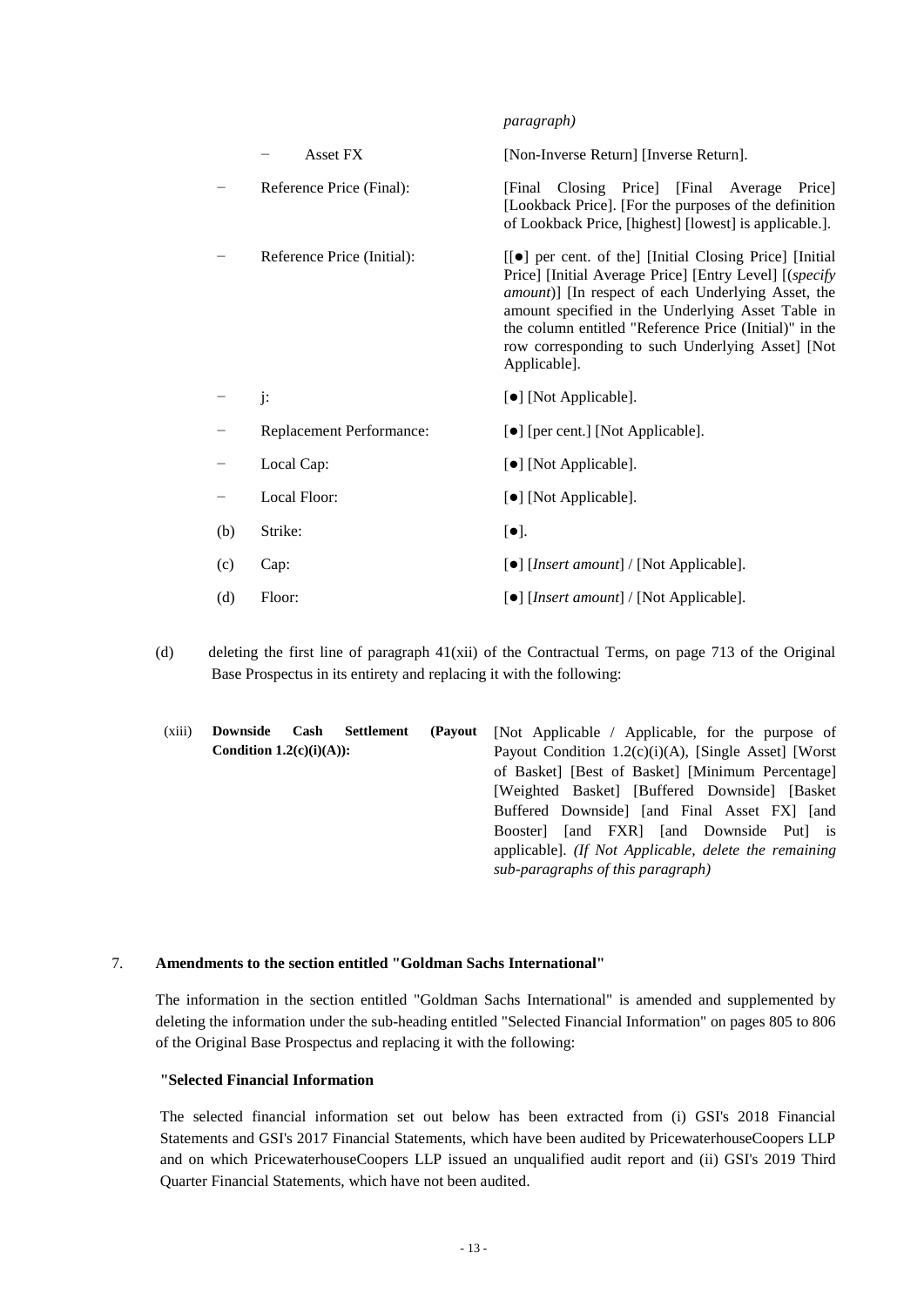GSI's 2018 Financial Statements and GSI's 2017 Financial Statements have been prepared in accordance with FRS 101. GSI's 2019 Third Quarter Financial Statements have been prepared in accordance with FRS 104. GSI's 2018 Financial Statements, GSI's 2017 Financial Statements and GSI's 2019 Third Quarter Financial Statements are incorporated by reference into this Base Prospectus. The financial information presented below should be read in conjunction with the financial statements included in such documents, the notes thereto and report thereon.

The following table shows selected key historical financial information in relation to GSI:

|                                              |                         | As at and for the nine months ended<br>(unaudited) | As at and for the period ended |                           |  |
|----------------------------------------------|-------------------------|----------------------------------------------------|--------------------------------|---------------------------|--|
| (in USD millions)<br><b>Operating Profit</b> | 31 August 2019<br>1,953 | 30 September 2018<br>2,581                         | 30 November 2018<br>3,259      | 31 December 2017<br>2,389 |  |
| Profit<br>before<br>taxation                 | 1,773                   | 2,398                                              | 3,030                          | 2,091                     |  |
| Profit<br>for<br>the<br>financial period     | 1,356<br>1,797          |                                                    | 2,198                          | 1,557                     |  |
|                                              |                         | As of (unaudited)                                  | As of                          |                           |  |
| (in USD millions)                            |                         | 31 August 2019                                     | 30 November 2018               | 31 December 2017          |  |
| <b>Fixed Assets</b>                          |                         | 401                                                | 315                            | 210                       |  |
| <b>Current Assets</b>                        |                         | 1,171,303                                          | 886,652                        | 939,683                   |  |
| shareholders'<br>Total<br>Funds              |                         | 35,635                                             | 33,917                         | 31,701"                   |  |

<sup>1</sup> During the period ended 30 November 2018, GSI changed its accounting reference end date from December 31 to November 30 to conform to the period used by GSI for U.S. tax reporting purposes. As a result, the figures included in the table are not directly comparable. All references to November 2018 refer to the eleven months period ended, or the date, as the context requires, 30 November 2018.

#### 8. **Amendments to the section entitled "General Information"**

The information in the section entitled "General Information" is amended and supplemented by:

(a) deleting the no significant change and no material adverse change statements relating to GSI in subsection 3 (*No significant change and no material adverse change*) on page 903 of the Original Base Prospectus and replacing it with the following:

"There has been no significant change in the financial or trading position of GSI since 31 August 2019. There has been no material adverse change in the prospects of GSI since 30 November 2018.";

(b) deleting the no significant change and no material adverse change statements relating to GSG in subsection 3 ("*No significant change and no material adverse change*") on page 904 of the Original Base Prospectus and replacing it with the following:

"There has been no significant change in the financial or trading position of GSG since 30 September 2019. There has been no material adverse change in the prospects of GSG since 31 December 2018.";

(c) deleting sub-section 4 (*Litigation*) on page 904 of the Original Base Prospectus and replacing it with the following:

### "**4. Litigation**

Save as disclosed in (i) "Legal Proceedings" of Note 27 to the Financial Statements (pages 179 to 185) of GSG's 2018 Form 10-K, (ii) "Legal Proceedings" of Note 26 to the Financial Statements (pages 77 to 79) of GSI's 2018 Annual Report, (iii) "Legal Proceedings" of Note 27 to the Financial Statements (pages 76 to 84) of GSG's 2019 Third Quarter Form 10-Q and (iv) "Legal Proceedings" of Note 17 to the Financial Statements (pages 29 to 31 )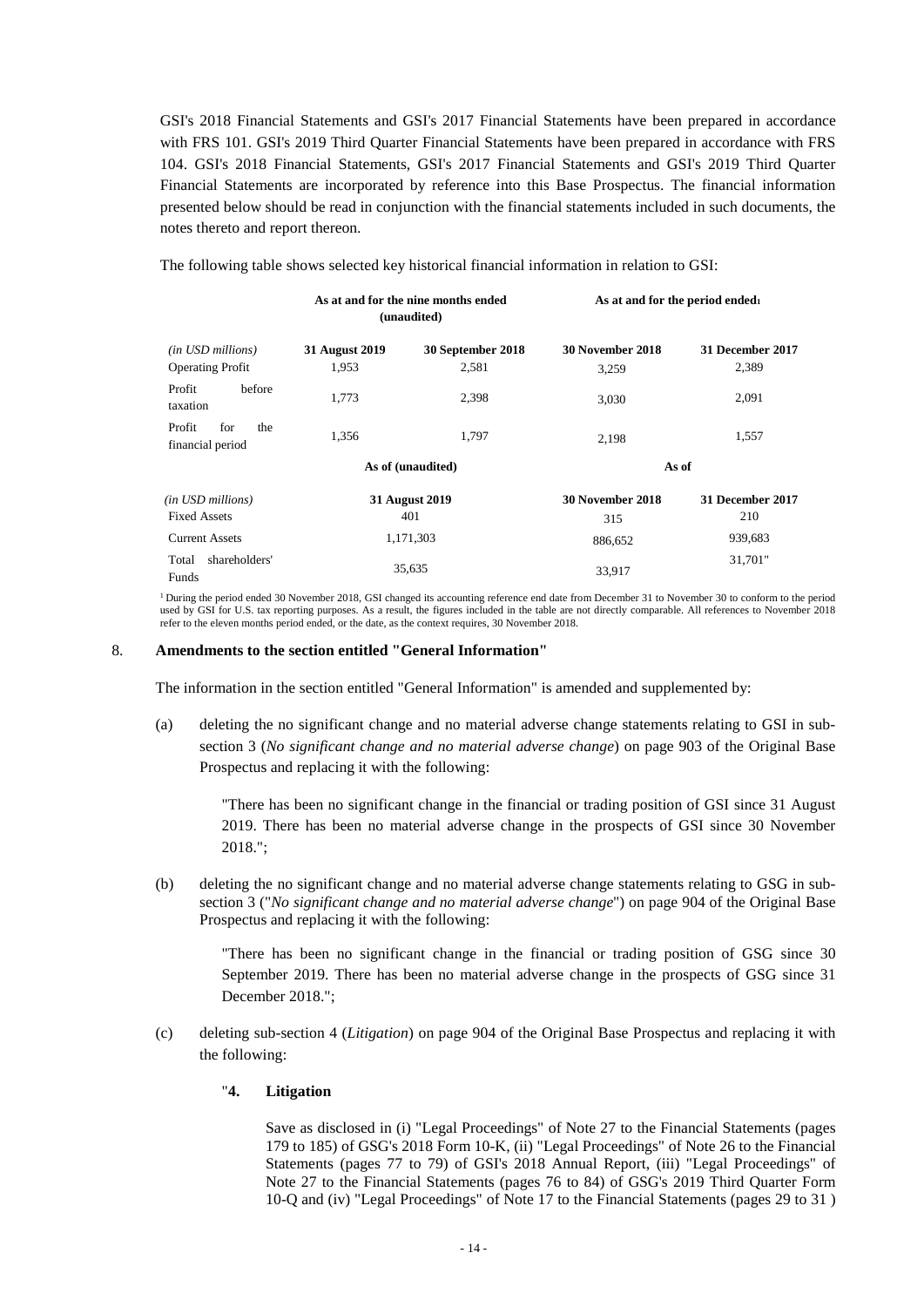of GSI's 2019 Third Quarter Financial Report, there have been no governmental, legal or arbitration proceedings (including any such proceedings which are pending or threatened of which GSI, GSW, GSFCI or GSG is aware) during the 12 months before the date of this Base Prospectus which may have, or have had in the recent past, significant effects on GSI, GSW, GSFCI or GSG's financial position or profitability."; and

(d) deleting sub-section 5 (*Availability of Documents*) on pages 904 to 905 of the Original Base Prospectus and replacing it with the following:

### "**5. Availability of Documents**

For so long as any Securities shall be outstanding or may be issued under the Programme, copies of the following documents may be obtained free of charge upon request during normal business hours from the specified office of the Issuers and the office of the Paying Agent in Luxembourg and each of the Paying Agents:

- (i) the constitutional documents of GSI;
- (ii) the constitutional documents of GSW;
- (iii) the constitutional documents of GSFCI;
- (iv) the certificate of incorporation of GSG;
- (v) GSI's 2019 Third Quarter Financial Report;
- (vi) GSI's 2019 Second Quarter Financial Report;
- (vii) GSI's 2019 First Quarter Financial Report;
- (viii) GSI's Regulatory Ratios, 31 August 2019;
- (ix) GSI's Regulatory Ratios, 31 May 2019;
- (x) GSI's Regulatory Ratios, 28 February 2019
- (xi) GSI's 2018 Annual Report;
- (xii) GSI's 2017 Annual Report;
- (xiii) GSW's 2018 Financial Statements;
- (xiv) GSW's 2017 Financial Statements;
- (xv) GSW's 2019 Interim Financial Statements;
- (xvi) GSFCI's 2019 Interim Financial Statements;
- (xvii) GSFCI's 2018 Financial Statements;
- (xviii) GSFCI's 2017 Financial Statements;
- (xix) GSG's 15 October 2019 Form 8-K;
- (xx) GSG's 16 July 2019 Form 8-K;
- (xxi) GSG's 2019 First Quarter Form 10-Q;
- (xxii) GSG's 2019 Second Quarter Form 10-Q;
- (xxiii) GSG's 2019 Third Quarter Form 10-Q;